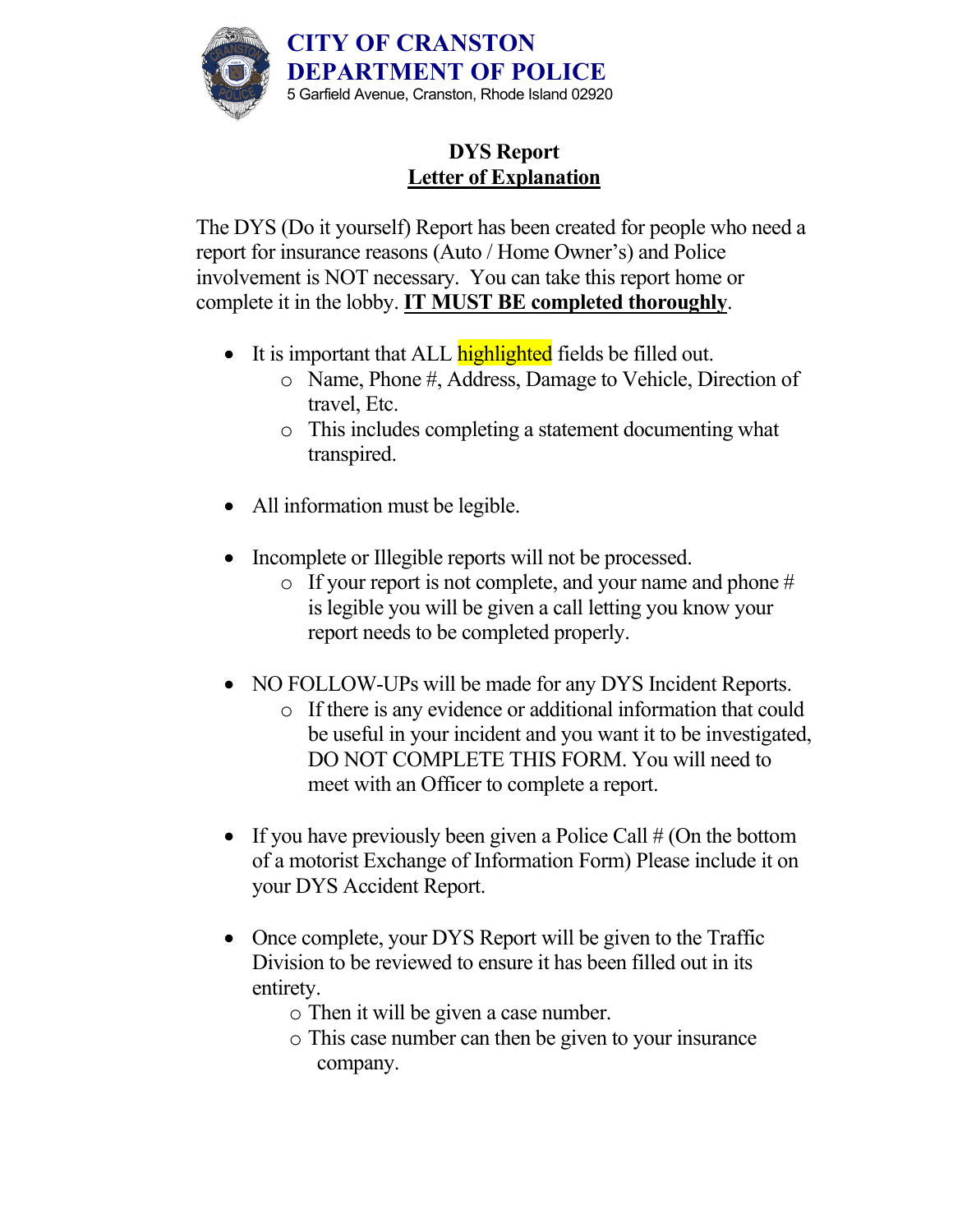|                                                                                                                                     | City of Cranston Walk in Report: Yes Parking Lot: $\square$                                                                                                                                                                               |                                                                                                                |  |                                                              | <b>Crash Time: Crash Time:</b>                                                                                                                                                                     |                             |                                                                                                                                                                                                                                         |  |
|-------------------------------------------------------------------------------------------------------------------------------------|-------------------------------------------------------------------------------------------------------------------------------------------------------------------------------------------------------------------------------------------|----------------------------------------------------------------------------------------------------------------|--|--------------------------------------------------------------|----------------------------------------------------------------------------------------------------------------------------------------------------------------------------------------------------|-----------------------------|-----------------------------------------------------------------------------------------------------------------------------------------------------------------------------------------------------------------------------------------|--|
|                                                                                                                                     |                                                                                                                                                                                                                                           |                                                                                                                |  |                                                              |                                                                                                                                                                                                    |                             |                                                                                                                                                                                                                                         |  |
|                                                                                                                                     | Closest Intersecting Street: New York 1989                                                                                                                                                                                                |                                                                                                                |  |                                                              |                                                                                                                                                                                                    |                             |                                                                                                                                                                                                                                         |  |
|                                                                                                                                     | Unit: 1 (Info Mandatory) $\Box$ Parked (no driver info)                                                                                                                                                                                   |                                                                                                                |  |                                                              | Unit: $2 \Box$ Hit and Run                                                                                                                                                                         |                             | $\Box$ Parked (no driver info)                                                                                                                                                                                                          |  |
|                                                                                                                                     |                                                                                                                                                                                                                                           |                                                                                                                |  |                                                              |                                                                                                                                                                                                    |                             | <b>Driver:</b> Last Eirst Eirst DOB <b>DOB</b>                                                                                                                                                                                          |  |
|                                                                                                                                     | Address: Address: Address: Address: Address: Address: Address: Address: Address: Address: Address: A                                                                                                                                      |                                                                                                                |  |                                                              | Address: Address:                                                                                                                                                                                  |                             |                                                                                                                                                                                                                                         |  |
|                                                                                                                                     | City: City: City: City: City: City: City: City: City: City: City: City: City: City: City: City: City: City: City: City: City: City: City: City: City: City: City: City: City: City: City: City: City: City: City: City: City:             |                                                                                                                |  |                                                              |                                                                                                                                                                                                    |                             |                                                                                                                                                                                                                                         |  |
|                                                                                                                                     | <b>Phone:</b> Seat Belt $\Box Y \Box N$                                                                                                                                                                                                   |                                                                                                                |  |                                                              |                                                                                                                                                                                                    |                             | City: <u>City: City: City: City: City: City: City: City: City: City: City: City: City: City: City: City: City: City<br/>Phone: City: City: City: City: City: City: City: City: City: City: City: City: City: City: City: City: City</u> |  |
|                                                                                                                                     |                                                                                                                                                                                                                                           |                                                                                                                |  |                                                              |                                                                                                                                                                                                    |                             |                                                                                                                                                                                                                                         |  |
|                                                                                                                                     | Owner: □ Same DOB:                                                                                                                                                                                                                        |                                                                                                                |  |                                                              |                                                                                                                                                                                                    |                             |                                                                                                                                                                                                                                         |  |
|                                                                                                                                     | Address: Phone:                                                                                                                                                                                                                           |                                                                                                                |  |                                                              |                                                                                                                                                                                                    |                             | Address: Phone: Phone:                                                                                                                                                                                                                  |  |
|                                                                                                                                     |                                                                                                                                                                                                                                           |                                                                                                                |  |                                                              |                                                                                                                                                                                                    |                             |                                                                                                                                                                                                                                         |  |
|                                                                                                                                     | Plate: State: State: State: State: State: State: State: State: State: State: State: State: State: State: State: State: State: State: State: State: State: State: State: State: State: State: State: State: State: State: State            |                                                                                                                |  |                                                              |                                                                                                                                                                                                    |                             | Plate: State: State: State: State: State: State: State: State: State: State: State: State: State: State: State: State: State: State: State: State: State: State: State: State: State: State: State: State: State: State: State          |  |
|                                                                                                                                     | VIN#: North Communication of the Communication of the Communication of the Communication of the Communication                                                                                                                             |                                                                                                                |  |                                                              |                                                                                                                                                                                                    |                             | <u>VIN #: New York: New York: New York: New York: New York: New York: New York: New York: New York: New York: New York: New York: New York: New York: New York: New York: New York: New York: New York: New York: New York: New </u>    |  |
|                                                                                                                                     | Vr: Make: Make: Model: Model:                                                                                                                                                                                                             |                                                                                                                |  |                                                              |                                                                                                                                                                                                    |                             | <u>Vr: Make: Make: Model:</u>                                                                                                                                                                                                           |  |
|                                                                                                                                     | Color: $\Box$ Direction: $\Box$ N $\Box$ S $\Box$ E $\Box$ W                                                                                                                                                                              |                                                                                                                |  |                                                              |                                                                                                                                                                                                    |                             | Color: $\Box$ Direction: $\Box$ N $\Box$ S $\Box$ E $\Box$ W                                                                                                                                                                            |  |
|                                                                                                                                     | Vehicle Type: □ pass car □ comm □ other:                                                                                                                                                                                                  |                                                                                                                |  |                                                              |                                                                                                                                                                                                    |                             |                                                                                                                                                                                                                                         |  |
|                                                                                                                                     | <b>Insurance Co: Example 2018 Contract Contract 2018</b>                                                                                                                                                                                  |                                                                                                                |  |                                                              |                                                                                                                                                                                                    |                             | <b>Insurance Co: Example 2018 Contract Contract 2018</b>                                                                                                                                                                                |  |
|                                                                                                                                     |                                                                                                                                                                                                                                           |                                                                                                                |  |                                                              | Policy #: <b>Policy #: Policy #: Policy #: Policy #: Policy #: Policy #: Policy #: Policy #: Policy #: Policy #: Policy #: Policy #: Policy #: Policy #: Policy #: Policy #: Policy #: Policy </b> |                             |                                                                                                                                                                                                                                         |  |
|                                                                                                                                     |                                                                                                                                                                                                                                           |                                                                                                                |  |                                                              |                                                                                                                                                                                                    |                             |                                                                                                                                                                                                                                         |  |
|                                                                                                                                     |                                                                                                                                                                                                                                           | Address: Phone:                                                                                                |  | Address: Phone:                                              |                                                                                                                                                                                                    |                             |                                                                                                                                                                                                                                         |  |
|                                                                                                                                     | <b>Non Vehicle Property Damage (any damage to private or public property)</b>                                                                                                                                                             |                                                                                                                |  |                                                              |                                                                                                                                                                                                    |                             |                                                                                                                                                                                                                                         |  |
|                                                                                                                                     | <b>Owner:</b> Address: <b>Contract Contract Contract Contract Contract Contract Contract Contract Contract Contract Contract Contract Contract Contract Contract Contract Contract Contract Contract Contract Contract Contract Contr</b> |                                                                                                                |  |                                                              |                                                                                                                                                                                                    |                             |                                                                                                                                                                                                                                         |  |
| Phone:                                                                                                                              | Damage:                                                                                                                                                                                                                                   |                                                                                                                |  |                                                              |                                                                                                                                                                                                    |                             |                                                                                                                                                                                                                                         |  |
| (Circle One for each Column)<br><b>Road Type:</b><br>Two Way Not Divided (1)<br>Two Way Divided (2)<br>One Way $(5)$<br>Other $(6)$ | <b>Road Surface:</b><br>Dry(1)<br>Wet $(2)$<br>Snow $(3)$<br>Other $(10)$                                                                                                                                                                 | <b>Light</b><br>Daylight (1)<br>Dawn $(2)$<br>Dusk $(3)$<br>Dark $(4)$                                         |  | Weather<br>Clear(1)<br>Fog $(3)$<br>Rain $(4)$<br>Snow $(6)$ | <b>Impact</b><br>Rear End (2)<br>Head On $(3)$<br>Broadside (6)                                                                                                                                    | Not w/vehicle (1) Angle (7) | Side-swipe (8)<br>Other $(12)$                                                                                                                                                                                                          |  |
| <b>Traffic Controls</b><br>No Controls (1)<br>Traffic Signal (3)<br>Stop Sign (6)<br>Yield Sign (7)<br>Other $(11)$                 | <b>Environment</b><br>None $(1)$<br>Weather $(2)$<br>Glare $(4)$<br>Animal (5)<br>Other $(6)$                                                                                                                                             | <b>Road</b><br>None $(1)$<br>Road Surface (ice, wet etc) (2)<br>Debris $(3)$<br>Obstruction (7)<br>Other $(6)$ |  |                                                              | <b>Most Harmful Event/Sequence</b><br>Other Vehicle (13)<br>Animal (12)<br>Curb $(21)$<br>Embankments (23)<br>Guard Rail (24)                                                                      |                             | Jersey Barrier (26)<br>Tree $(28)$<br>Utility Pole (30)<br>Fence $(37)$<br>Other $(39)$                                                                                                                                                 |  |

will be available to you in 3-5 business days. Forward any information to your insurance company for additional investigation.

Name (Print) \_\_\_\_\_\_\_\_\_\_\_\_\_\_\_\_\_\_\_\_\_\_\_\_\_\_\_\_\_\_\_\_\_\_\_\_\_\_\_\_\_\_\_\_\_\_\_\_\_\_\_\_\_\_\_\_\_\_\_ Date: \_\_\_\_\_\_\_\_\_\_\_\_\_\_\_\_\_\_\_\_\_\_\_\_\_\_\_\_\_\_\_ Signature:  $\frac{Signature:$ 

## **CONTINUED ON OTHER SIDE**